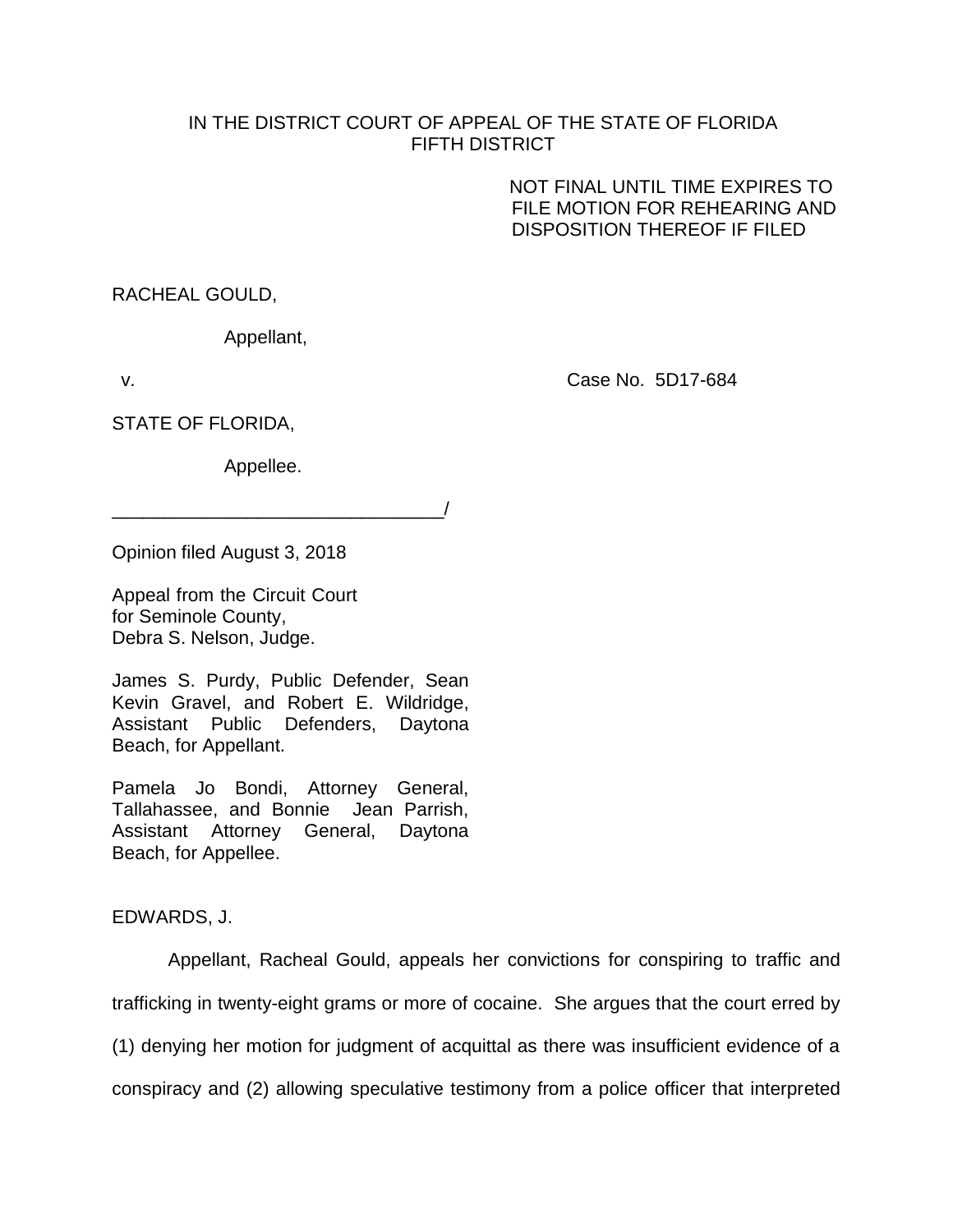and explained her actions as consistent with the behavior of others involved in drug deals. Gould also described several events that occurred during her jury trial, which she claims constitute ineffective assistance of counsel that led to her conviction. Gould properly conceded that it would be more appropriate to raise her claims of ineffective assistance of counsel in a rule 3.850 motion; therefore, we will not rule on those issues. We affirm the admission of the police officer's testimony without further discussion. For the reasons set forth below, we reverse the conspiracy conviction.

The evidence presented at trial, which included Gould's testimony, showed that her boyfriend, without any involvement on her part, had previously sold relatively small amounts of cocaine to a police confidential informant ("CI"). For the instant transaction, the boyfriend made arrangements with the CI for the sale of a larger amount of cocaine one ounce—to take place in the parking lot of a shopping center. Gould's boyfriend came to her house and insisted that she drive him to the store in his car, even though her own car was available and fully operational. The CI, as agreed between the CI and the boyfriend, was parked in the lot in an easily recognizable, customized Hummer. Upon arriving at the shopping center, Gould circled the parking lot, drove by the Hummer twice, exited the lot, and then returned to circle again. Gould then stopped the car several empty spaces down from the Hummer, after which her boyfriend got out of the car and went to the Hummer. Gould, now alone in the car, moved the car further away from the Hummer, but where it was still within her line of sight. As she sat in the car, Gould appeared to be looking intently at the Hummer while also repeatedly scanning the surrounding parking lot.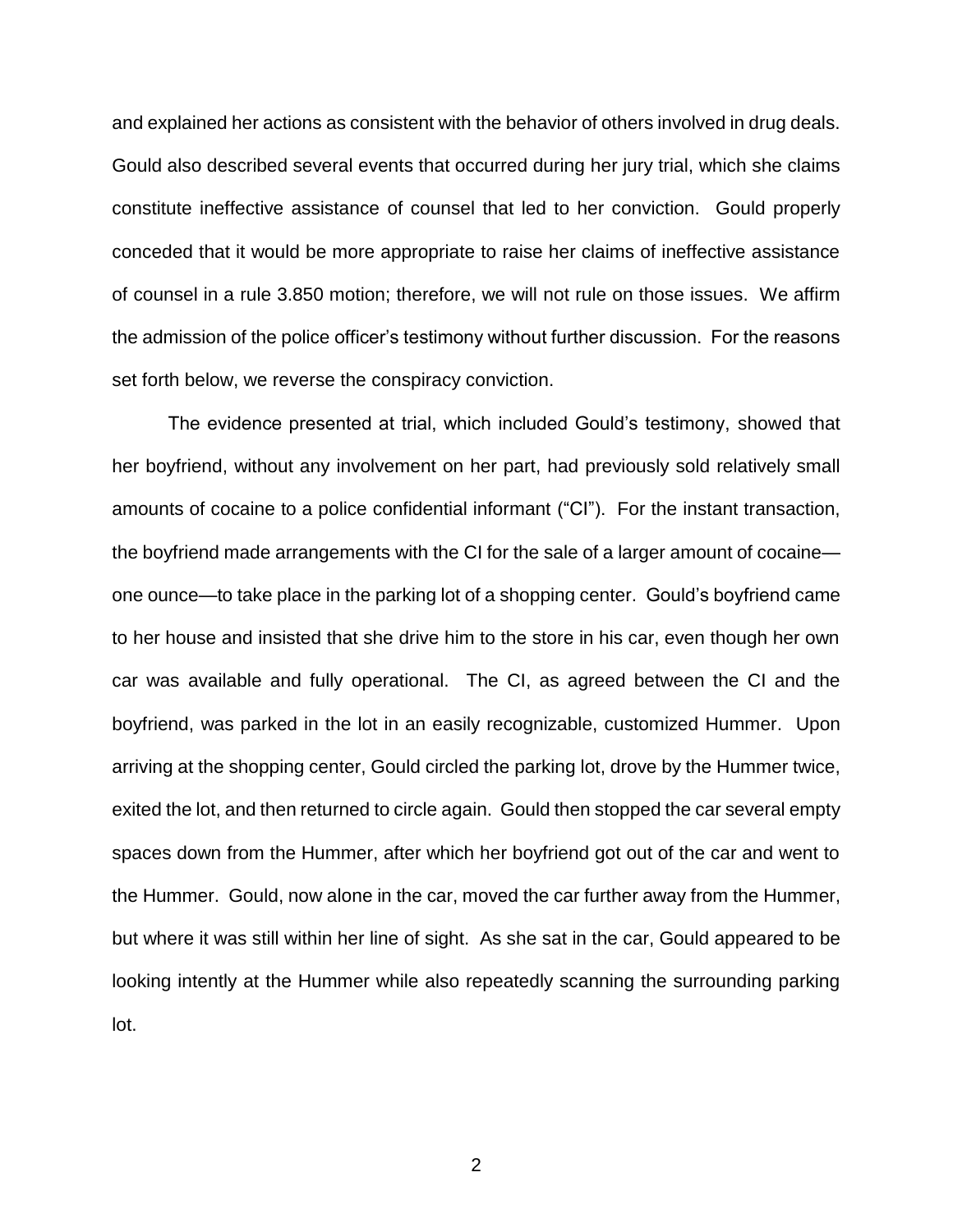All of Gould's actions in the parking lot were observed by police officers who were surveilling the scene, and were parked directly beside Gould. The boyfriend was arrested after he completed the transaction with the CI. Gould was arrested immediately afterwards. The police searched the boyfriend's car and found (1) cash in the front passenger door pocket, (2) the boyfriend's cell phone in the console, (3) the boyfriend's backpack with his wallet in the back seat, (4) Gould's purse which contained no contraband, and (5) a paper bag from Burger King containing sixty-eight grams of cocaine in the front passenger floor space. Gould and her boyfriend were placed in the back of a patrol car equipped with a microphone during which Gould answered the boyfriend's question in the negative, as to whether she had any of "that shit" on her or in her purse.

In addition to an objective description of Gould's activities in the parking lot, one of the police officer's testified that Gould's behaviors were similar to and consistent with what he described as counter-surveillance activity that he had repeatedly observed in many other drug deals. The officer explained further that with a large drug sale, such as this, the drug dealer would often bring an associate to serve as another set of eyes to watch out for police or efforts by the buyer's associates to rip-off the dealer. The officer testified that he watched Gould during and after the boyfriend's transaction and arrest, and she did not appear to make any effort to hide anything within the car.

There was evidence presented at trial that could support Gould's guilt as a principal for the sale of cocaine, as her actions were clearly consistent with aiding and abetting her boyfriend in carrying out this transaction. However, defense counsel did not move for a judgment of acquittal regarding the trafficking charge, generally nor specifically, as to the apparent lack of proof that Gould had the intent to assist her boyfriend in possessing,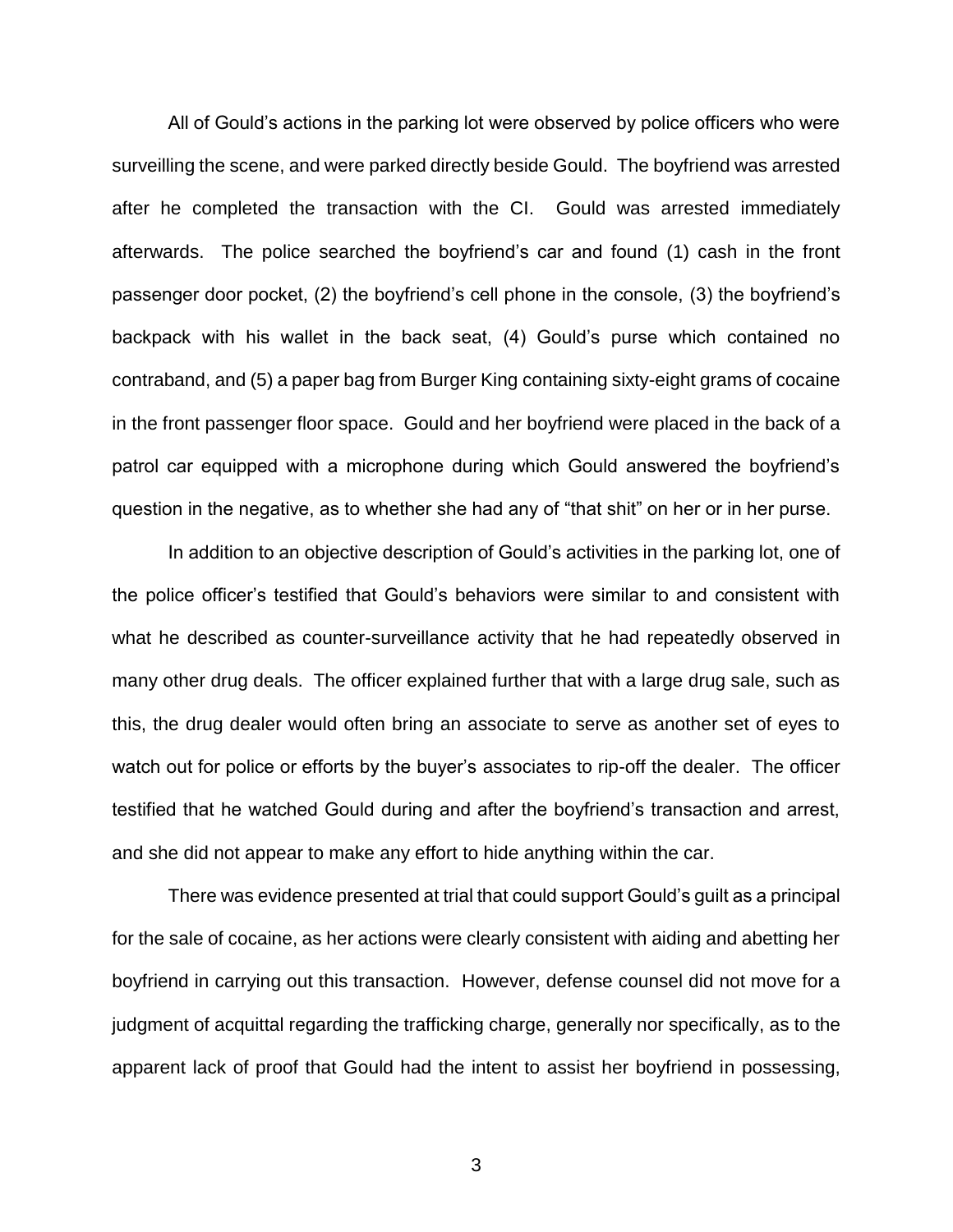selling or transferring the amount of cocaine required to support the trafficking charge. Gould's testimony was that she was completely unaware of her boyfriend's intention to sell cocaine and that she had no idea that the Burger King bag contained cocaine, much less knowledge that it contained the additional sixty-eight grams of cocaine. Trial counsel's failure to make this motion or otherwise raise those issues below prevents our review here, but forms the basis of one of her claims for ineffective assistance of counsel which she may raise later in a rule 3.850 motion.

As to the conspiracy charge, Gould's counsel did move for judgment of acquittal, specifically arguing that there was no evidence that she had the intent or reached any agreement to possess, supply, or sell cocaine. "A conspiracy is an express or implied agreement or understanding between two or more persons to commit a criminal offense." *Sheriff v. State*, 780 So. 2d 920, 921 (Fla. 4th DCA 2001). "To prove the crime of conspiracy, the state must prove an agreement and an intention to commit an offense." *Id.*

The first conspiracy element required the State to prove there was an agreement between Gould and her boyfriend to commit an offense. The offense in this case was trafficking cocaine, which requires a person to "knowingly sell[], purchase[], manufacture[], deliver[], or bring[] into this state, or who is knowingly in actual or constructive possession of, 28 grams or more of cocaine . . . ." § 893.135(1)(b)1., Fla. Stat. (2017). Thus, the State was required to prove that Gould and her boyfriend agreed to traffic in at least twenty-eight grams of cocaine. At trial, the State did present sufficient evidence to prove an agreement to sell twenty-eight grams of cocaine—but that agreement was only between her boyfriend and the CI. The State did not present any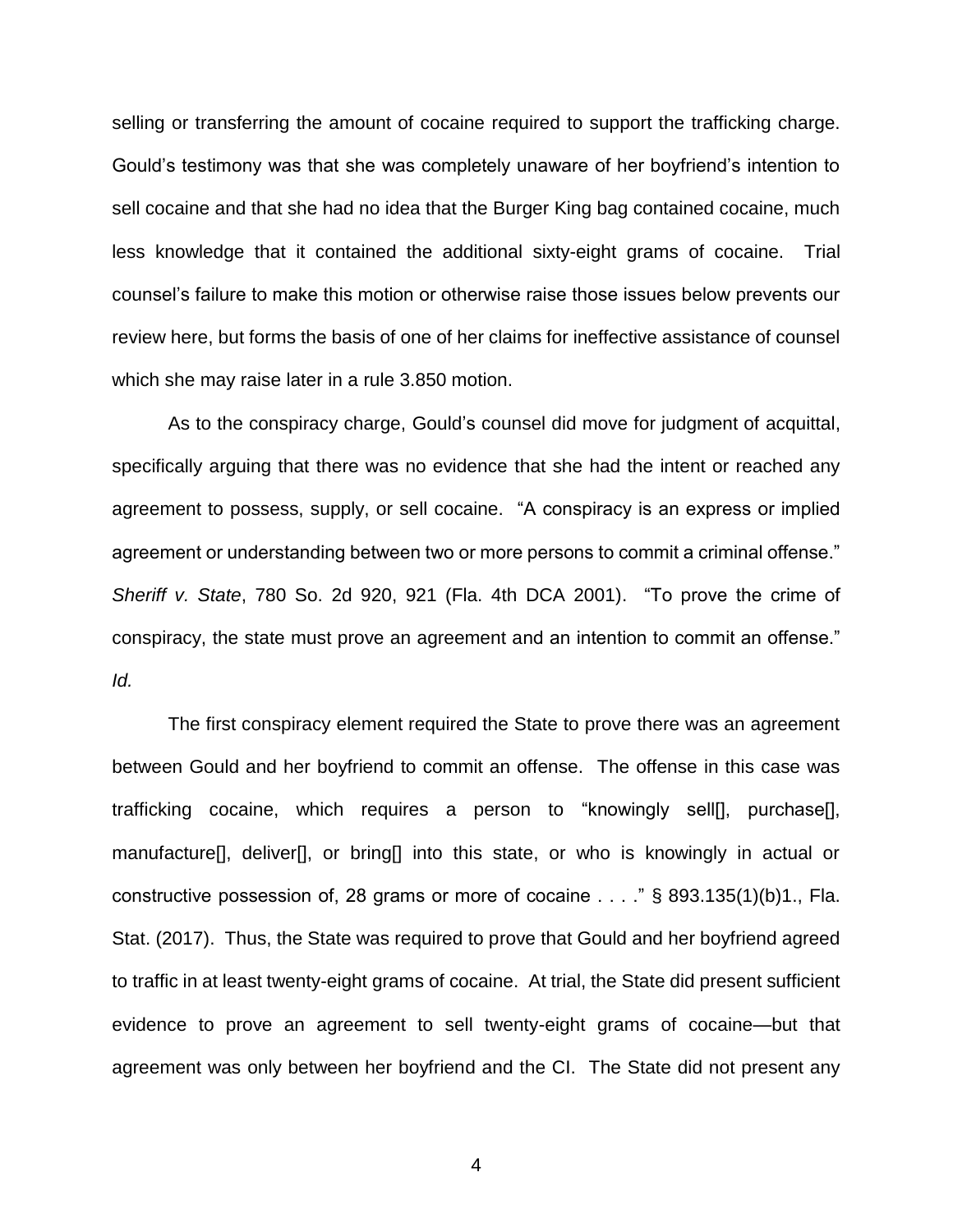evidence to indicate that Gould participated in the planning of this drug deal. In fact, the CI specifically said he had never seen nor communicated with Gould before. The only evidence relevant to Gould's participation were her actions of providing transportation and counter-surveillance as well as the paper bag containing cocaine in her boyfriend's side of the car.

While that evidence may be sufficient for a conviction of trafficking based on aiding and abetting her boyfriend, it is insufficient to prove a prior agreement or that Gould participated either expressly or impliedly in any preplanning. *See Rodriquez v. State*, 643 So. 2d 111, 111 (Fla. 2d DCA 1994) (holding that evidence of defendant's actions as driver and knowledge of drug deal were insufficient to prove conspiracy); *Gray v. State*, 526 So. 2d 1020, 1021 (Fla. 5th DCA 1988) (holding there was no conspiracy when there "was no proof of any prearrangement, any prior discussions or plans or anything else done in preparation"); *Ashenoff v. State*, 391 So. 2d 289, 291 (Fla. 3d DCA 1980) (holding that, while acts may present a prima facie case of aiding and abetting, they do not constitute conspiracy where there is no showing of both an agreement and an intent to commit offense). *See also McCants v. State*, 587 So. 2d 673, 673 (Fla. 1st DCA 1991) ("Although such proof [of conspiracy] may sometimes encompass circumstantial evidence, a conspiracy may not be inferred solely from conduct which merely aids and abets an offense.").

Without proof that Gould participated in the planning of any aspect of this transaction, there is insufficient evidence to prove an agreement existed between Gould and the boyfriend to traffic in twenty-eight grams of cocaine. Without the presence of an agreement, there can be no conspiracy. *See, e.g.*, *Sheriff*, 780 So. 2d at 922 (reversing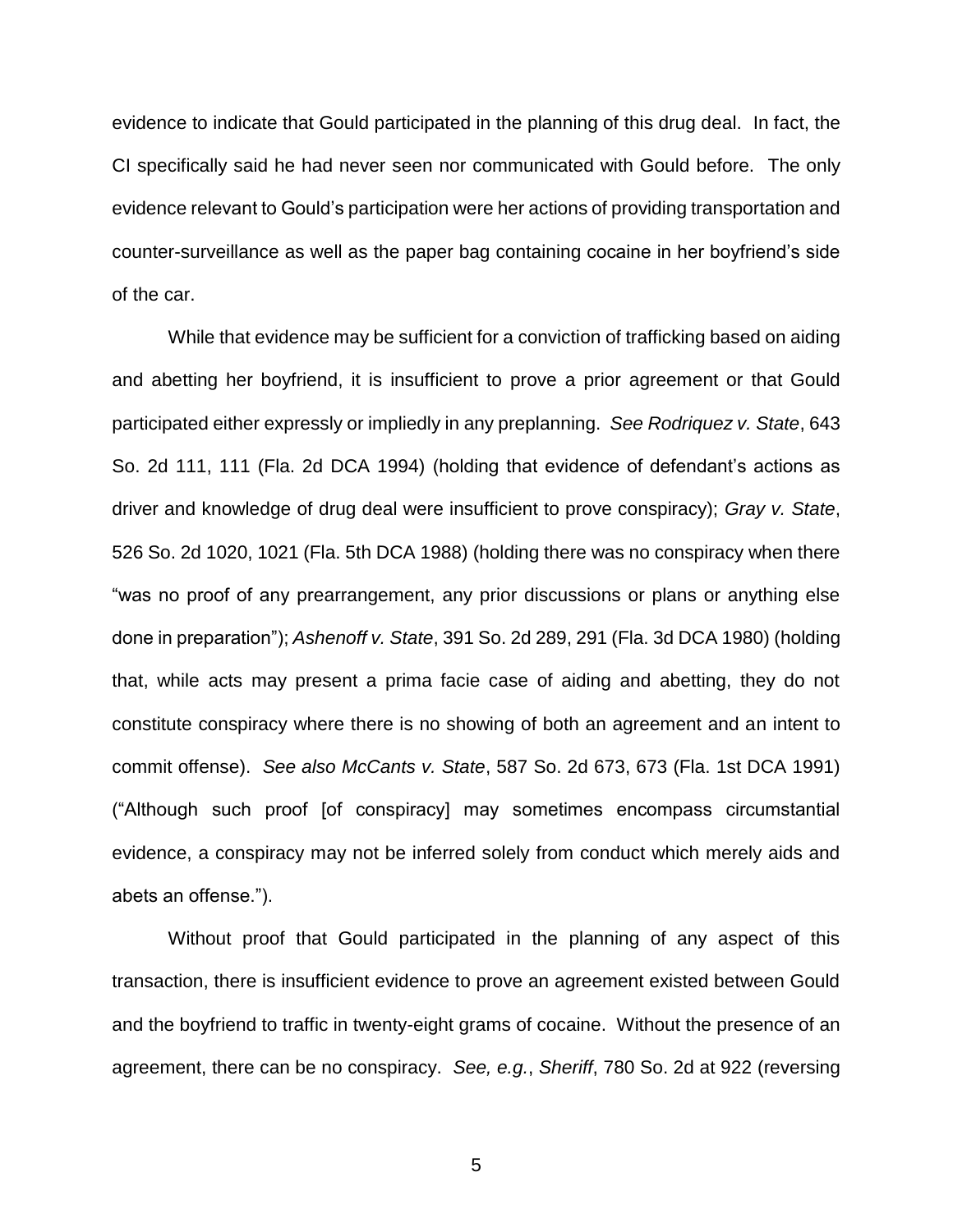conviction for conspiracy when state failed to prove essential elements); *Gray*, 526 So. 2d at 1021 (reversing conviction for conspiracy when there was no proof the defendant conspired). Because of this finding, we do not need to consider whether Gould had the intent to commit a substantive offense.

Given the lack of evidence of any agreement on Gould's part, the lower court erred in denying her motion for judgment of acquittal. Accordingly, we reverse her conviction for conspiracy to traffic cocaine and instruct the trial court to resentence Gould based upon an updated scoresheet.<sup>1</sup> We affirm as to all remaining issues without prejudice to Gould asserting claims of ineffective assistance of counsel in a timely rule 3.850 motion.

AFFIRMED in part; REVERSED in part; and REMANDED with instructions.

ORFINGER, J., concurs. SAWAYA, J., dissents with opinion.

 $\overline{a}$ 

<sup>1</sup> *See Fernandez v. State*, 199 So. 3d 500, 502 (Fla. 2d DCA 2016) ("In general, when the vacation of a conviction would result in changes to the defendant's scoresheet. the defendant is entitled to be resentenced using a corrected scoresheet.").